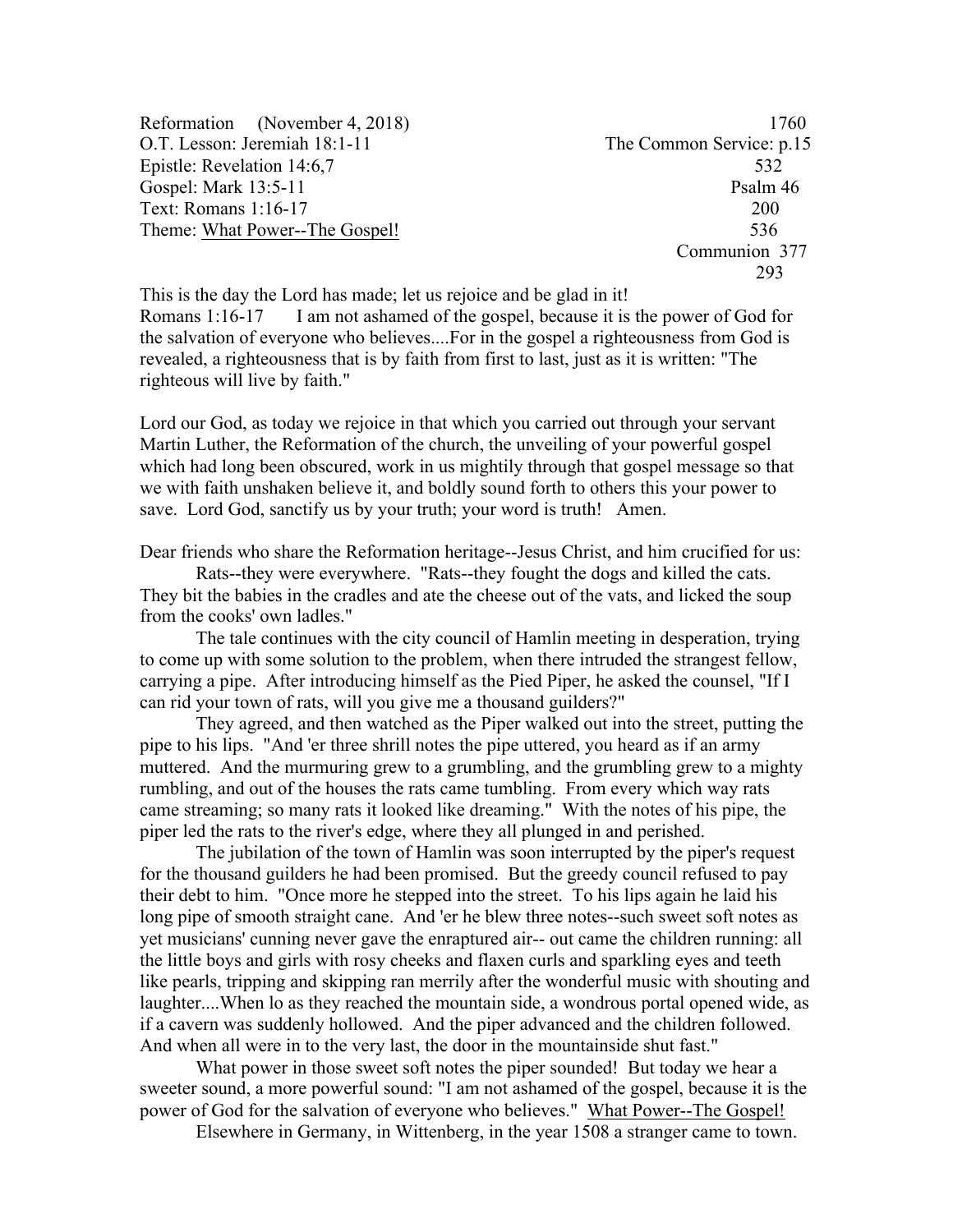But this is no tale. His name was Martin Luther. He had come to Wittenberg to ready himself to teach the Bible at the new university there. As he studied the Scriptures, this soul-sick, sin-stricken, guilt-ridden young man learned a tune that he had not heard before, a tune that had been drowned out by the countless errors and abuses that had crept into the church of his day, the Roman Catholic Church. Luther learned the tune of the gospel, God's full and free forgiveness for sinners in Christ. Not without great resistance and many threats from Rome, Luther began piping those soft sweet notes. People heard that powerful gospel and followed. And they in turn proclaimed it to others, so that still today, we are following and we are piping that gospel sound, not because it's Luther's message, but because it's God's message, his power for salvation.

You know we're kind of a strange, seemingly helpless little band, aren't we? Our Wisconsin Evangelical Lutheran Synod is comparatively small. Our congregation is smaller. We often feel like a stranger in town, don't we? Others look down their noses at us and say, "What can they do, that church over there? Where's their power?" Might we be tempted to be ashamed? Others laugh at us and make fun of our message, saying it's silly and outdated; it's impotent and ineffective. Might we be tempted to blush, crawl back into a corner, and remain silent? But we have the gospel, the powerful message, the only message that can save sinners. What power--the gospel!

"I am not ashamed of the gospel, because it is the power of God for the salvation of everyone who believes." The gospel is God's power to save.

What power God has! He created the universe, the world, and all that is in it in six days. But not only does God have power to create. When his creatures rebel against him in sin, God's justice requires that he use his power to destroy. God has power to destroy the world in a flood. God has power to rain fire and brimstone down on Sodom and Gomorrah. God has power to strike Egypt with plagues, to kill their firstborn, and drown their army in the depths of the sea. God has power to make the earth open up and swallow a rebellious Korah, Dathan and Abiram and all that belonged to them.

But our verse speaks of a greater power of God--power, not to destroy, but power to save. God's greatest power is demonstrated not in destruction, but in salvation; not in judgment, but in grace and mercy; not in law, but in gospel. It takes power to destroy, but it takes far greater power to save wretched sinners like you and me. The gospel is the power of God for salvation.

This gospel power sounds forth softly and sweetly, from Genesis 3's first promise of the seed of the woman to Revelation 22's final "Amen. Come Lord Jesus." This is the power of God's covenant with an old childless Abraham: "Through your offspring, all peoples on earth will be blessed." This is the power of the still small voice that encouraged a depressed Elijah when he feared God's covenant promise of salvation might fail. This is the power by which God gives unrighteous sinners like us his own righteousness, as Jeremiah's prophecy declares: "This is the name by which he will be called: The LORD Our Righteousness." This is the power of God to save: "God so loved the world that he gave his one and only Son, that whoever believes in him shall not perish but have eternal life."

Once a stranger intruded into our world. He had power -- power to still storms, power to heal the sick, power to feed 5000, power to raise the dead. Indeed he had the power of God himself, whom his miracles proved him to be.

But in him was a greater power; a conceived by the Holy Spirit, born of the virgin Mary, suffered under Pontius Pilate, was crucified, died, and was buried kind of power - power veiled in apparent weakness -- Power as he was laid in a manger for his first bed,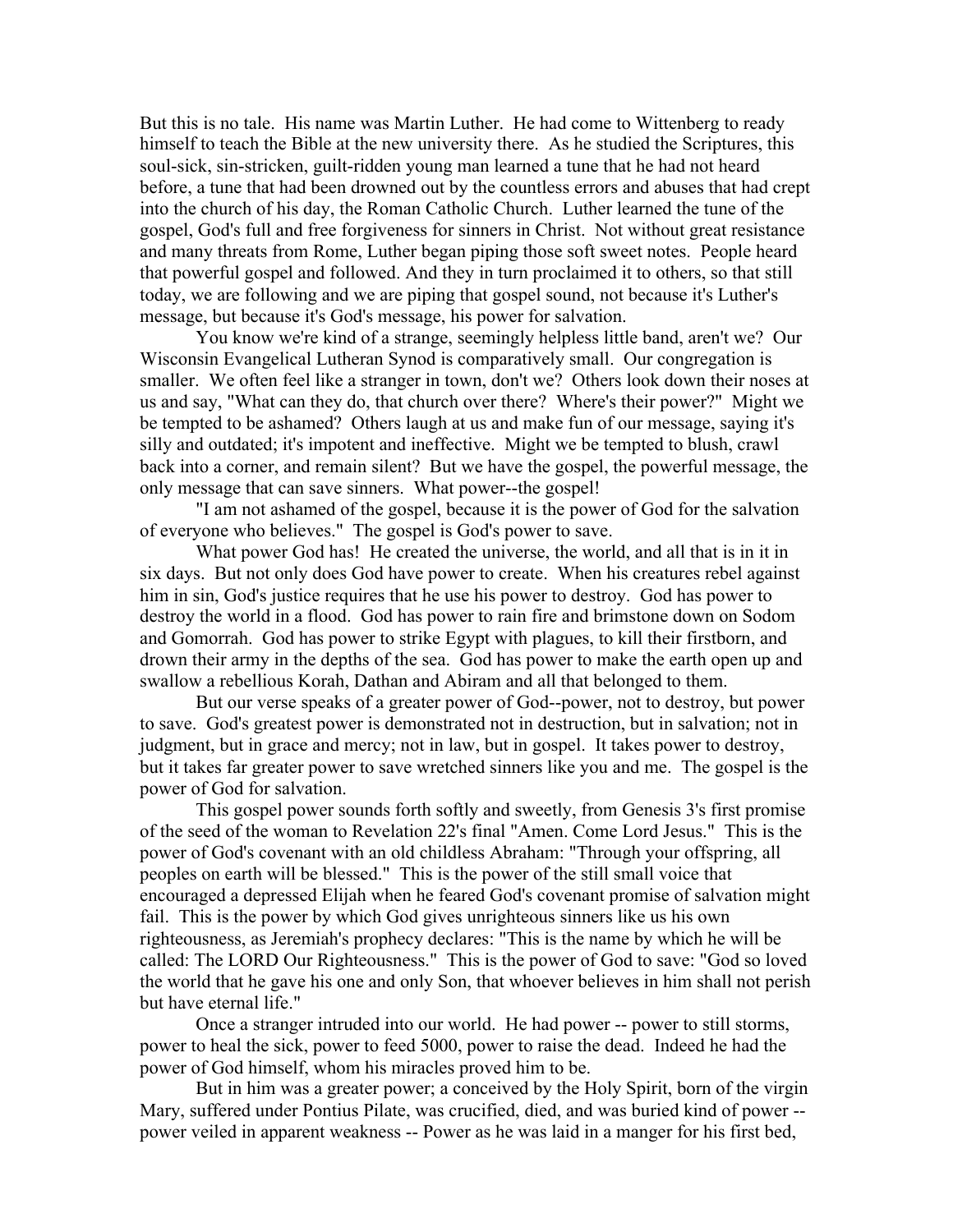becoming poor so that we through his poverty might become rich. Power as he was baptized by John in the Jordan; as he struggled against the devil's temptations, being tempted in every way, just as we are, only he was without sin. In him we see a greater power as he grew tired, hungry, weary from this life's difficulties and hardships, as he endured our poor lowly existence in this, our world of sin. We see a greater power as he humbly knelt down and washed his disciples' feet, showing them that the Son of Man came, not to be served, but to serve, and to give his life as a ransom for many, and as the next day his own hands and feet were nailed to a cross to suffer the punishment for our sins. This is the gospel--the power of God to save!

"For in the gospel a righteousness from God is revealed." Only the righteous can stand before God. Sinners must be destroyed, condemned, damned by a righteous God. But in the gospel God gives us righteousness, righteousness from himself, the righteousness of his own Son who lived our life for us, died our death and suffered our hell for us, making us righteous in God's sight and heirs of heaven. "God made him who had no sin to be sin for us, so that in him we might become the righteousness of God." II Corinthians 5:21 tells us. Indeed he is The LORD Our Righteousness. What power--the gospel!

You know that most people and most churches have a terrible time trying to figure out this Jesus. That's not surprising. The people of Jesus' own day couldn't figure him out. They enjoyed watching his miracles and they even wanted to make him their king. But when Jesus refused to be a glorious earthly king, and insisted upon being humble and lowly, they turned against him. They couldn't understand that Jesus had come to save sinners, and that is a most humble and lowly task. So today, those who proclaim a mere social gospel, and look to Jesus as some kind of an earthly leader, or those who look to Jesus merely as a good example--"he shows us how to live"-- with that viewpoint they will never figure Jesus out. As far as they're concerned, Jesus was the worst failure there ever was. Something went wrong. The poor guy became a victim of his own cause. The cross remains foolishness and a stumbling block to those who are perishing because they don't understand the gospel, the power of God for salvation. Nothing went wrong on that cross, as the empty tomb three days later proves. That cross is God's power to save. Jesus did not come to show us how. He came to do it for us!

Though Thomas at first doubted and did not understand, he was on the right track when he looked for nail wounds in God's hands and then declared "My Lord, and my God!" This gospel of Christ crucified alone makes us right with God. It is the only power for sinners to be saved. "The gospel...is the power of God for the salvation of everyone who believes....For in the gospel a righteousness from God is revealed, a righteousness that is by faith from first to last, just as it is written: `The righteous will live by faith.'"

Righteousness--we must be righteous to stand before God. Even those who don't have the gospel know this. Their conscience tells them. But ignorant of God's righteousness, the only righteousness of which people can think is a righteousness of their own. "I live a good life and try my hardest to do what I should." But that only condemns a person to hell because God declares, "Be perfect as I the Lord your God am perfect." As he looks at sinful mankind he says, "There is no one righteous, not even one....All have turned away, they have together become worthless; there is no one who does good, not even one." [Romans 3:10,12] Indeed all our righteous deeds are like filthy rags!

Can't we understand then why Luther was so troubled before he learned the gospel? He knew he was not acceptable to God, knew he was condemned. But then he learned about that precious righteousness from God. Jesus has given us his